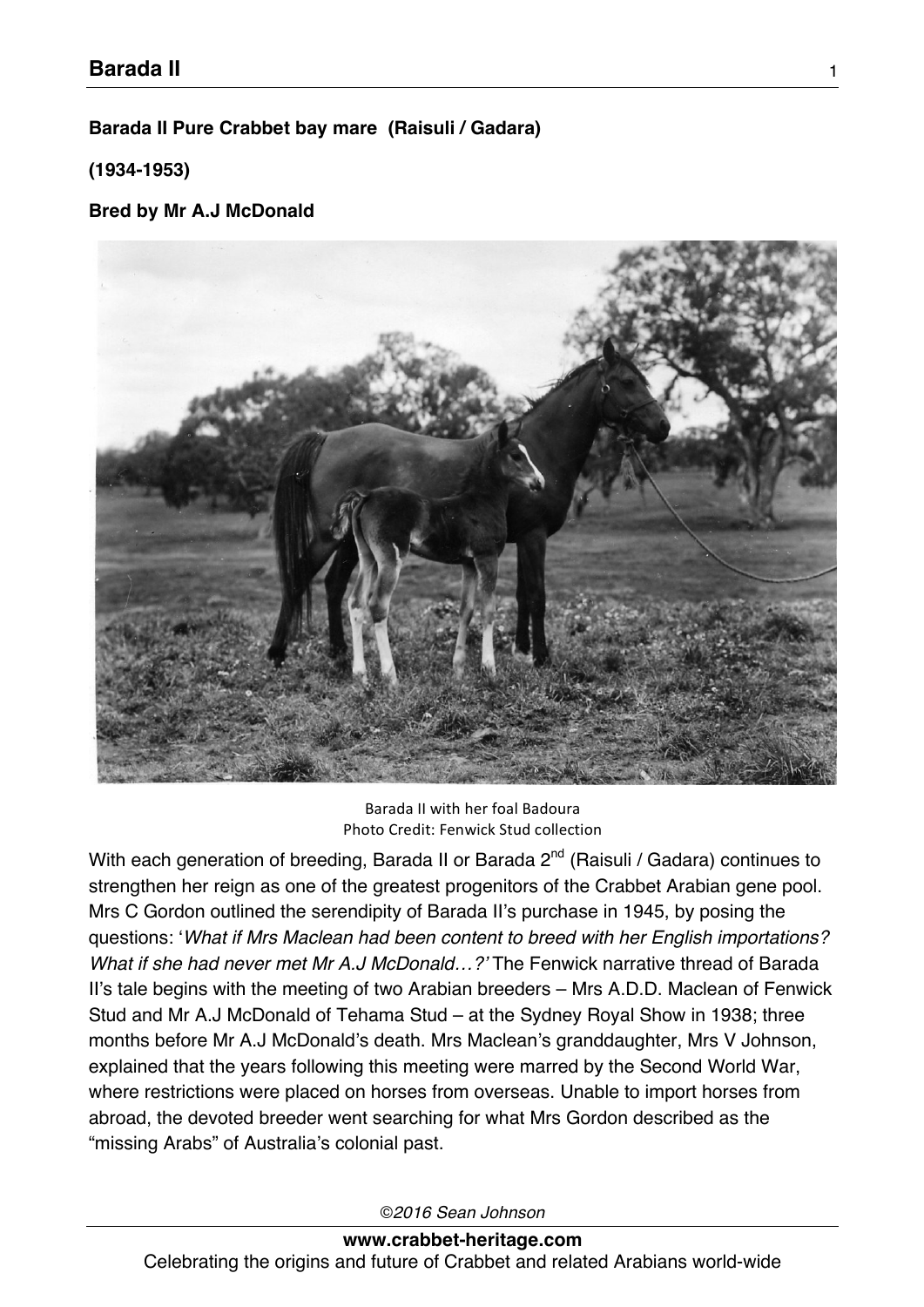It was in 1945 that Mrs Maclean, with the help of Mr F.W.K Wise – the McDonald family's agent – that Fenwick Stud was able to secure the purchase of seven purebred mares from Tehama Stud, of 'Glenwood', near Dubbo, NSW. During this year, Mrs Maclean travelled to the Stud to inspect the horses. Mr G Dallaway has noted that by the time Mr McDonald's sons were dispersing their father's estate, it was said 'he had never sold a purebred mare.' The mares were purchased and transported in two separate groups during 1945; they travelled by train from regional New South Wales to southern Victoria. Barada II was part of the second contingent, where only three of the five mares survived the journey. It was with great relief and satisfaction that Mrs Maclean noted the surviving mares were of "all Crabbet blood". Mr R Ryan has emphasised that all 'three mares were to go a long way in providing more Crabbet stock for Fenwick. They were a combination of some of the very best early Crabbet blood available.'

It is impossible to exaggerate the value and importance of Barada II. To understand her impact, one must consider the colonial narrative she is part of. Barada II's sire was Raisuli (Rief / Ayesha), 'who was bred by Mr G. Leonard Brown of Gulargambone, near Dubbo. Mr Brown had bought the full-sisters Sekh and Ayesha (Rafyk / Namusa) at Sir James Boucaut's Dispersal Sale of 1908. Mr Brown's sister owned the stallion Rief (Raisuli's sire) which had been presented to their brother Major Reg. Brown by Lady Anne Blunt in England during the 1914/18 war.' The Hon. Sir James Penn Boucaut, although not the first to import Pure Arabians from Crabbet Park, was, as Mrs Gordon explained, 'the first Australian breeder to continue the unbroken line of descent by registering his stock in the British AHS Stud Book.'



Sir James Penn Boucaut



The esteemed Boucaut, who was at one point Premier of South Australia and acting Deputy Governor and Chief Justice, was responsible for the purchase and importation of the stallions Rafyk (Azrek / Rose of Sharon) and Faraoun (Mesaoud / Fulana), and the mare Namusa (Ahmar / Narghileh).

Sir James Penn Boucaut and Rafyk

©*2016 Sean Johnson*